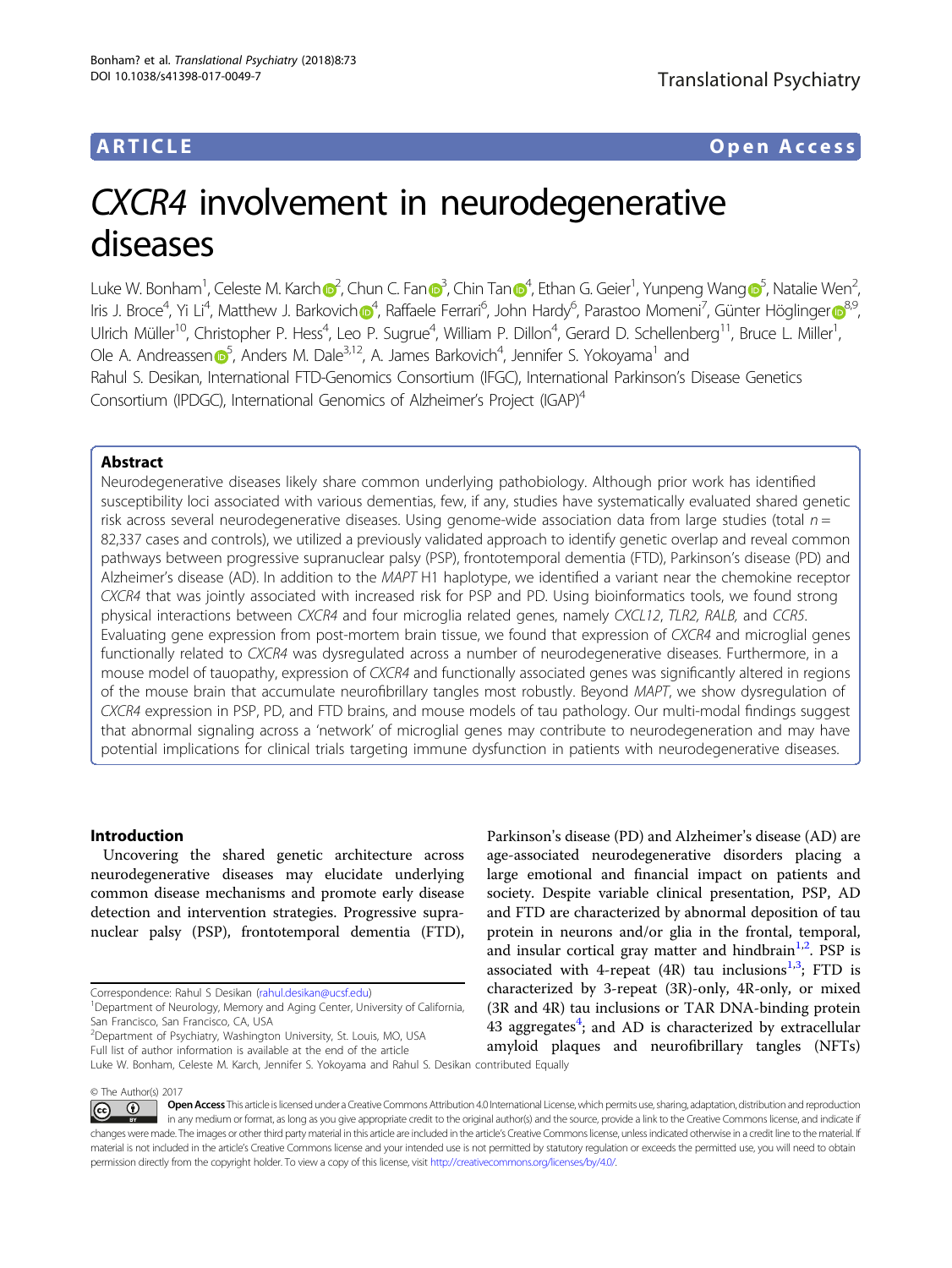Table 1 Pleiotropy analysis cohort descriptions

| Disease/Trait                                    | Total N | # SNPs    | Reference |
|--------------------------------------------------|---------|-----------|-----------|
| Progressive Supranuclear Palsy (PSP)<br>-Phase 1 | 4361    | 531,451   | 18        |
| Frontotemporal Dementia (FTD)-<br>IFGC phase 1   | 6462    | 6.026.384 | - 25      |
| Alzheimer's disease (AD)-Phase 1                 | 54.162  | 7.055.881 | 26        |
| Parkinson's disease (PD)                         | 17,352  | 7,689,524 | 9         |

Cohort descriptions with identifying details of the publishing study are provided

composed of hyperphosphorylated tau (mixed 3R and 4R tau inclusions)<sup>[5,6](#page-7-0)</sup>. While PD is classically characterized by alpha-synuclein deposits, recent studies support the role of tau and NFTs in modifying PD clinical sympotoma-tology and disease risk<sup>[7](#page-8-0)-[9](#page-8-0)</sup>. Prior work has shown that PSP shares overlapping pathobiology with FTD, AD, and  $PD^{10-13}$ .

Genome-wide association studies (GWAS) and candidate gene studies have identified single nucleotide polymorphisms (SNPs) within the H1 haplotype in MAPT locus (which encodes tau) that increase risk for PSP, FTD, AD, and  $PD^{14-19}$  $PD^{14-19}$  $PD^{14-19}$ . However, beyond *MAPT*, the extent of genetic overlap across these diseases and its relationship with common pathogenic processes observed in PSP, FTD, AD, and PD remain poorly understood.

Genomic studies evaluating shared risk among numerous phenotypes or diseases suggest genetic pleiotropy, where a single gene or genetic variant may impact different traits $17-20$  $17-20$ . The recent proliferation of GWAS data for rare disorders like PSP paired with large studies of more common diseases such as AD, PD, and FTD provides unique opportunities to gain statistical power and identify risk loci which may not have otherwise been identified in the original GWAS study. Further, it allows for the systematic evaluation of genetic overlap across different disorders, thereby informing shared biological pathways and processes commonly altered in both conditions. Here, using previously validated methods $20-23$  $20-23$ , we assessed shared genetic risk across PSP, PD, FTD, and AD. We then applied molecular and bioinformatic tools to elucidate the role of these shared risk genes in neurodegenerative diseases.

# Methods

#### Participant samples

We obtained publicly available PSP-GWAS summary statistic data from the NIA Genetics of Alzheimer's Disease Storage Site, which consisted of 1114 individuals with PSP (cases) and 3247 controls (stage 1) at 531,451 SNPs (Table 1, for additional details see<sup>[18](#page-8-0)</sup>). In this study, we focused on stage 1 of the PSP GWAS dataset. Individuals were diagnosed with PSP according to NINDS criteria<sup>[24](#page-8-0)</sup>. We evaluated complete summary statistic GWAS data from clinically diagnosed FTD, AD, and PD. The International Parkinson's Disease Genetics Consortium (IPDGC) provided PD-GWAS summary statistic data. The IPDGC cohort consists of 5333 cases and 12,019 controls with genotype or imputed data at 7,689,524 SNPs (Table 1, for additional details see $9$ ). The International FTD GWAS Consortium (IFGC) provided phase 1 FTD-GWAS summary statistic data, which consisted of 2154 FTD cases and 4308 controls with genotypes or imputed data at 6,026,384 SNPs (Table 1, for additional details  $\sec^{25}$  $\sec^{25}$  $\sec^{25}$  and Supplemental Information). The FTD dataset included multiple subtypes within the FTD spectrum: bvFTD, semantic dementia, progressive non-fluent aphasia, and FTD overlapping with motor neuron disease. We obtained publicly available, AD-GWAS summary statistic data from the International Genomics of Alzheimer's Disease Project (IGAP Stage 1) (see Supplemental Information). The IGAP Stage 1 cohort consists of 17,008 AD cases and 37,154 controls with genotyped or imputed data at 7,055,881 SNPs (Table 1, for additional details see $^{26}$  $^{26}$  $^{26}$  and Supplemental Information). All four cohorts were primarily of European ancestry and the studies' authors controlled for population stratification using a principal components analysis approach. Inclusion/exclusion criteria were established by each study's authors; please see the publications provided in Table 1 for additional details. In each study, informed consent was obtained from all subjects. Institutional approval was provided by each study's respective committee.

#### Identification of shared risk loci—conjunction FDR

We evaluated SNPs associating with PSP (Phase 1), FTD (IFGC Phase 1), AD (IGAP Stage 1) and PD (IPDGC Phase 1) using techniques for evaluating genetic pleiotropy (for additional details see Supplemental Information and $^{21,23}$  $^{21,23}$  $^{21,23}$ ). Briefly, for two phenotypes A and B, pleiotropic 'enrichment' of phenotype A with phenotype B exists if the effect sizes of the genetic associations with phenotype A become larger as a function of increased association with phenotype B. For each phenotype, Z scores were derived for each SNP association given the Wald statistics. We then corrected the Z scores for potential genomic inflation(for additional methodological details used in our study, see Supplemental Information and  $\sec^{27}$  for additional information on genomic inflation). To assess enrichment, we constructed fold-enrichment plots of nominal  $-log_{10}(p)$  values for all PSP SNPs and a subset of SNPs determined by the significance of their association with AD, FTD, and PD. Under expected null, the average effect sizes given a group of SNPs would be the same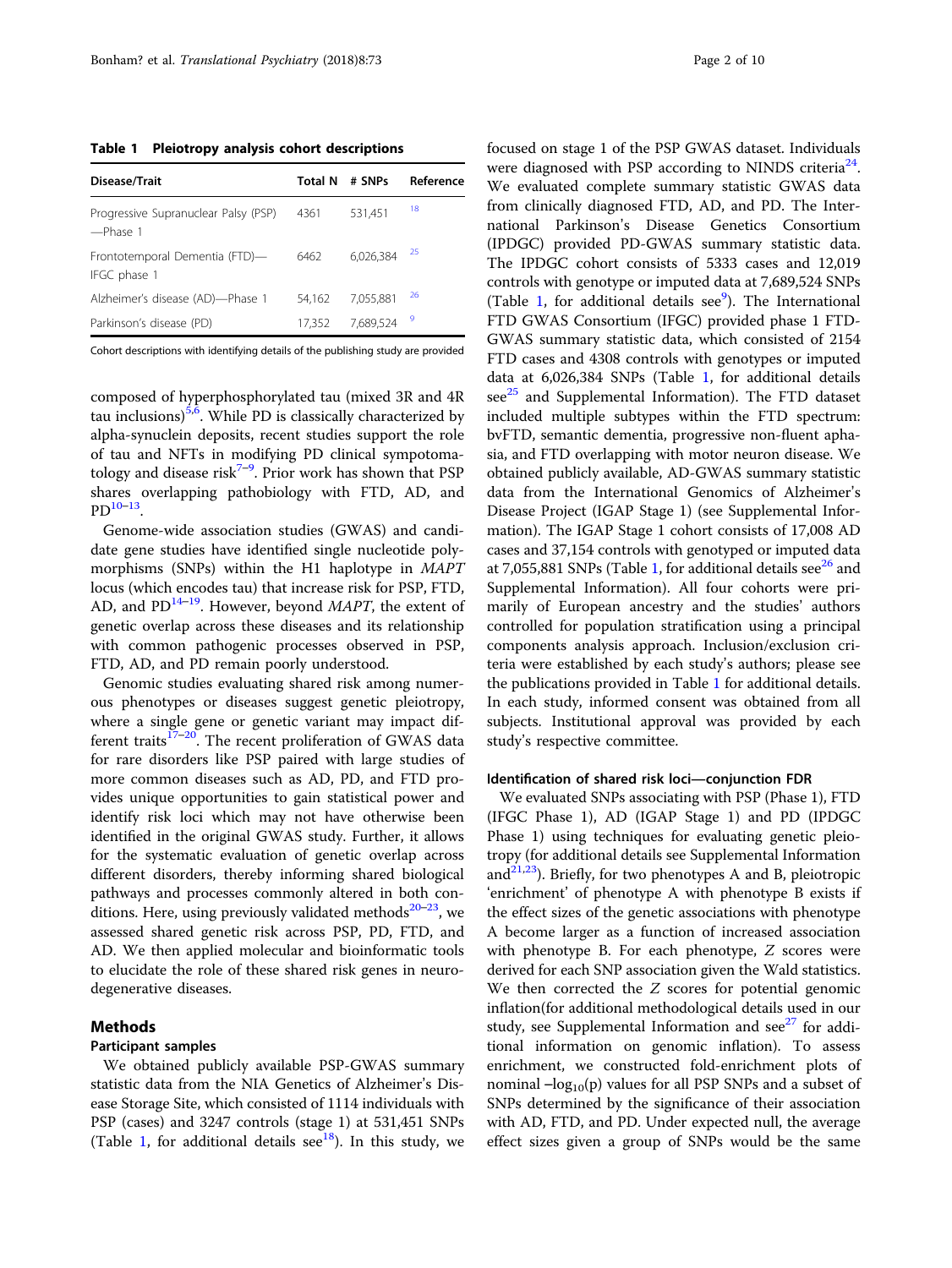when the conditioned effect increases. Therefore, in foldenrichment plots, enrichment is indicated by an upward deflection of the curve for phenotype A if it shares genetic effects with phenotype B. To assess for polygenic effects below the standard GWAS significance threshold, we focused the fold-enrichment plots on SNPs with nominal  $-\log_{10}(p) < 7.3$  (corresponding to *p*-value >  $5 \times 10^{-8}$ ).<br>The enrichment can be interpreted in terms of true dis-The enrichment can be interpreted in terms of true discovery rate (TDR = 1–False Discovery Rate [FDR]) (for additional details see Supplemental Information and  $28$ ).

To identify specific loci involved in both PSP and AD, FTD or PD, we computed conjunction  $FDR<sup>21-23</sup>$  $FDR<sup>21-23</sup>$  $FDR<sup>21-23</sup>$  $FDR<sup>21-23</sup>$  $FDR<sup>21-23</sup>$ . Conjunction FDR, denoted by  $FDR_{\text{trail 2}}$  is defined as the posterior probability that a SNP is null for either phenotype or both simultaneously, given the  $p$ -values for both traits are as small, or smaller, than the observed  $p$ -values. A conservative estimate of the conjunction FDR is given by the maximum statistic in taking the maximum of  $\text{FDR}_{\text{trait1}| \text{trait2}}$  and  $\text{FDR}_{\text{trait2}| \text{trait1}}$  (for additional details see Supplemental Information and $^{21}$  $^{21}$  $^{21}$ ). We used an overall FDR threshold of <0.05. To visualize the results of our conjunction FDR analysis, we constructed Manhattan plots based on the ranking of conjunction FDR to illustrate the genomic location of the pleiotropic loci. Rather than representing novel risk variants where replication is needed in independent datasets, conjunction FDR pinpoints genetic variants jointly associated with two or more phenotypes/diseases and in this context, 'replication' may not be meaningful $^{21}$  $^{21}$  $^{21}$ .

#### Functional evaluation of shared risk loci

To assess whether the PSP, FTD, AD, and PD overlapping SNPs modify gene expression, we evaluated cisexpression quantitative trait loci (eQTLs, DNA sequence variants that influence the expression level of one or more genes) in a publicly available dataset from 134 neuropathologically confirmed normal control brains (UKBEC, <http://braineac.org/>)<sup>[29](#page-8-0)</sup> and validated these eQTLs in the GTex dataset<sup>[30](#page-8-0)</sup>. We also evaluated eQTLs using a bloodbased dataset $31$ . We applied an analysis of covariance (ANCOVA) to test for association between genotypes and gene expression. SNPs were tested using an additive model.

# Network-based functional association analyses

To evaluate potential protein and genetic interactions, co-expression, co-localization and protein domain similarity for the pleiotropic genes, we used GeneMANIA ([www.genemania.org\)](http://www.genemania.org), an online web-portal for bioinformatic assessment of gene networks $32$ . In addition to visualizing the composite gene network, we also assessed the weights of individual components within the network $33$ .

#### Gene expression alterations in PSP, PD, and FTD brains

To determine whether pleiotropic genes were differentially expressed in PSP, PD, and FTD brain tissue, we analyzed gene expression of pleiotropic genes in publically available datasets. We analyzed gene expression data from: (1) the temporal cortex and cerebellum of 80 control and 84 PSP brains (syn5550404); (2) the frontal cortex; hippocampus and cerebellum of 11 controls and 17 FTLD-U (7 brains with or 10 brains without *progranulin* (GRN) mutations) (Gene Expression Omnibus (GEO) dataset GSE13162) $^{34}$ ; and (3) the substantia nigra of 23 control and 22 PD brains (GEO dataset  $GSE7621$ )<sup>35</sup>.

# Evaluating gene expression of pleiotropic loci in tau transgenic mouse models

We evaluated gene expression profiles for the nearest genes associated with our shared risk loci using publicly available P301L-tau transgenic mouse model (mutant human MAPT gene) from Mouseac [\(www.mouseac.](http://www.mouseac.org) [org](http://www.mouseac.org)) [36.](#page-8-0) Briefly, microarray gene expression data was collected from three brain regions (cortex, hippocampus and cerebellum) from wild-type and P301L-tau transgenic mice. Gene expression levels were log transformed and expressed as a function of age. The presence of NFT pathology was evaluated and scored as previously repor-ted by immunohistochemistry<sup>[36](#page-8-0)</sup>. Using repeated measures ANOVAs within the hippocampus, cortex and cerebellum, we examined whether gene expression levels of PSP, FTD, AD, and PD variants are significantly different between the P301L-tau transgenic and wild-type mice, across 2, 4, 8 and 18 months of age. To maximize our ability to detect an effect, we used all expression data available for each line of mice and age grouping. As our data was publicly available, there was no randomization or blinding of the data. Please see [\(www.mouseac.org](http://www.mouseac.org))<sup>[36](#page-8-0)</sup> for exact sample sizes used in each analysis and additional information on the mouse data used in this study.

#### Code availability

The code used to conduct pleiotropy analyses is not yet publicly available. Please contact the authors with any inquiries related to the code.

# Results

#### Selective shared genetic risk between PSP, PD, and FTD

We observed SNP enrichment for PSP SNPs across different levels of significance of association with FTD (Fig. [1](#page-3-0)a). Using progressively stringent  $p$ -value thresholds for PSP SNPs (i.e., increasing values of nominal  $-log_{10}(p)$ ), we found up to 150-fold genetic enrichment using FTD and lower, but still notable, enrichment in PD (Figs. [1](#page-3-0)a, b). In contrast, we found minimal or no enrichment in PSP SNPs as a function of AD (Figs. [1a](#page-3-0), b).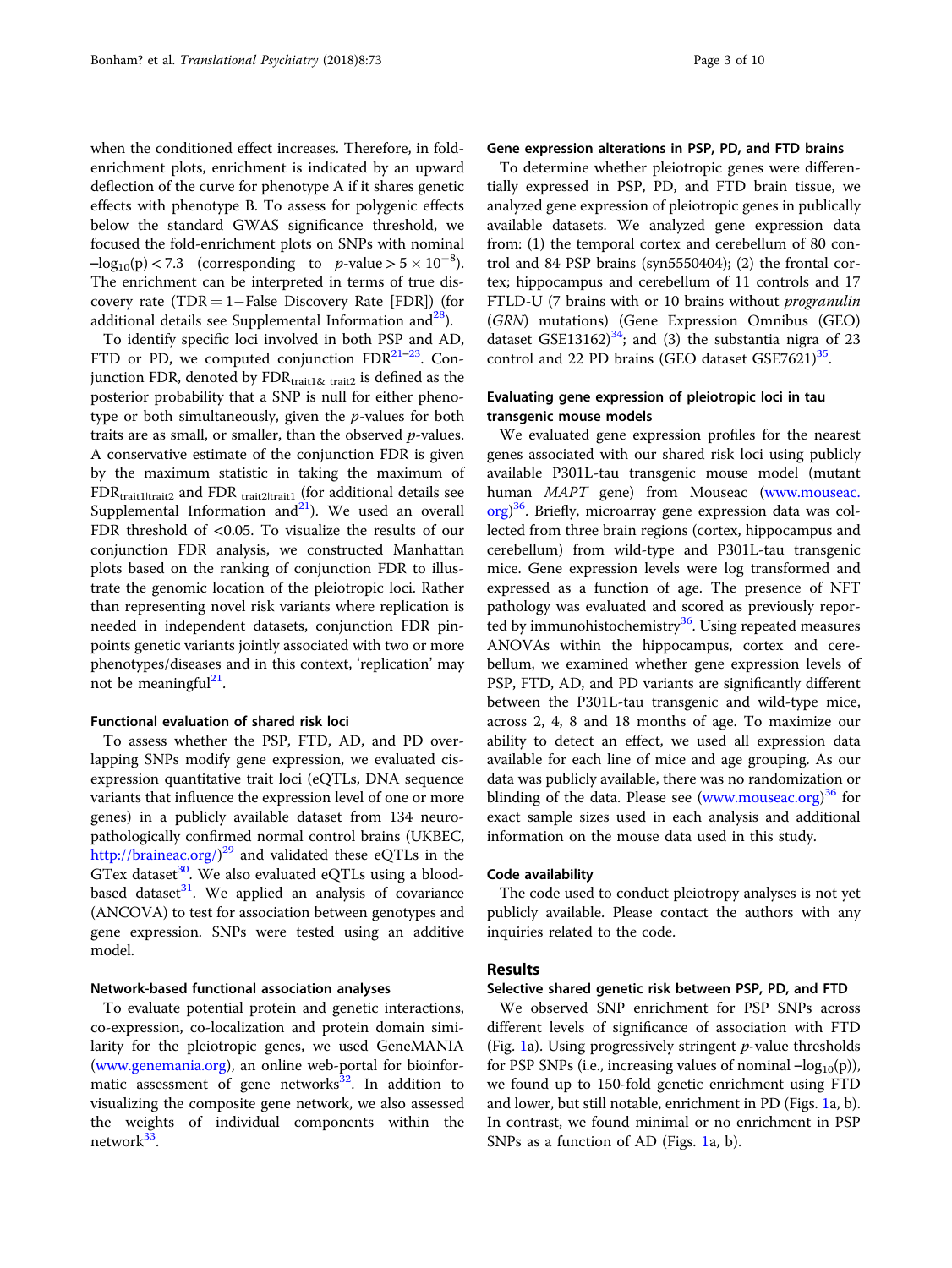<span id="page-3-0"></span>

At a conjunction FDR < 0.05, we identified 2 SNPs that were associated with increased risk for both PSP and PD (Table [2](#page-4-0), Fig. 1b): rs749873 (intergenic; closest gene = CXCR4, on chr2, minimum conjunction  $FDR = 0.01$ ; Supplemental Fig. 1a) and rs11012 (UTR-3; closest gene  $= PLEKHMI$  within MAPT region on chr 17, PSP p-value  $= 4.9 \times 10^{-39}$ , minimum conjunction FDR =  $9.3 \times 10^{-9}$ ). CXCR4 is a chemokine receptor implicated in immune

processes, microglia recruitment, neuronal guidance, neural stem cell proliferation, and neurodevelopmental processes<sup>[37](#page-8-0)–[40](#page-8-0)</sup>. At a conjunction FDR < 0.05, we identified 1 SNP that was associated with increased risk for both PSP and FTD (Table [2,](#page-4-0) Fig. 1b): rs199533 (exonic; closest gene =  $NSF$  within  $MAPT$  region on chr 17, PSP *p*-value  $= 3.5 \times 10^{-41}$ , minimum conjunction FDR =  $9.3 \times 10^{-9}$ ; Supplemental Fig. 1b). Notably, rs11012 and rs199533 is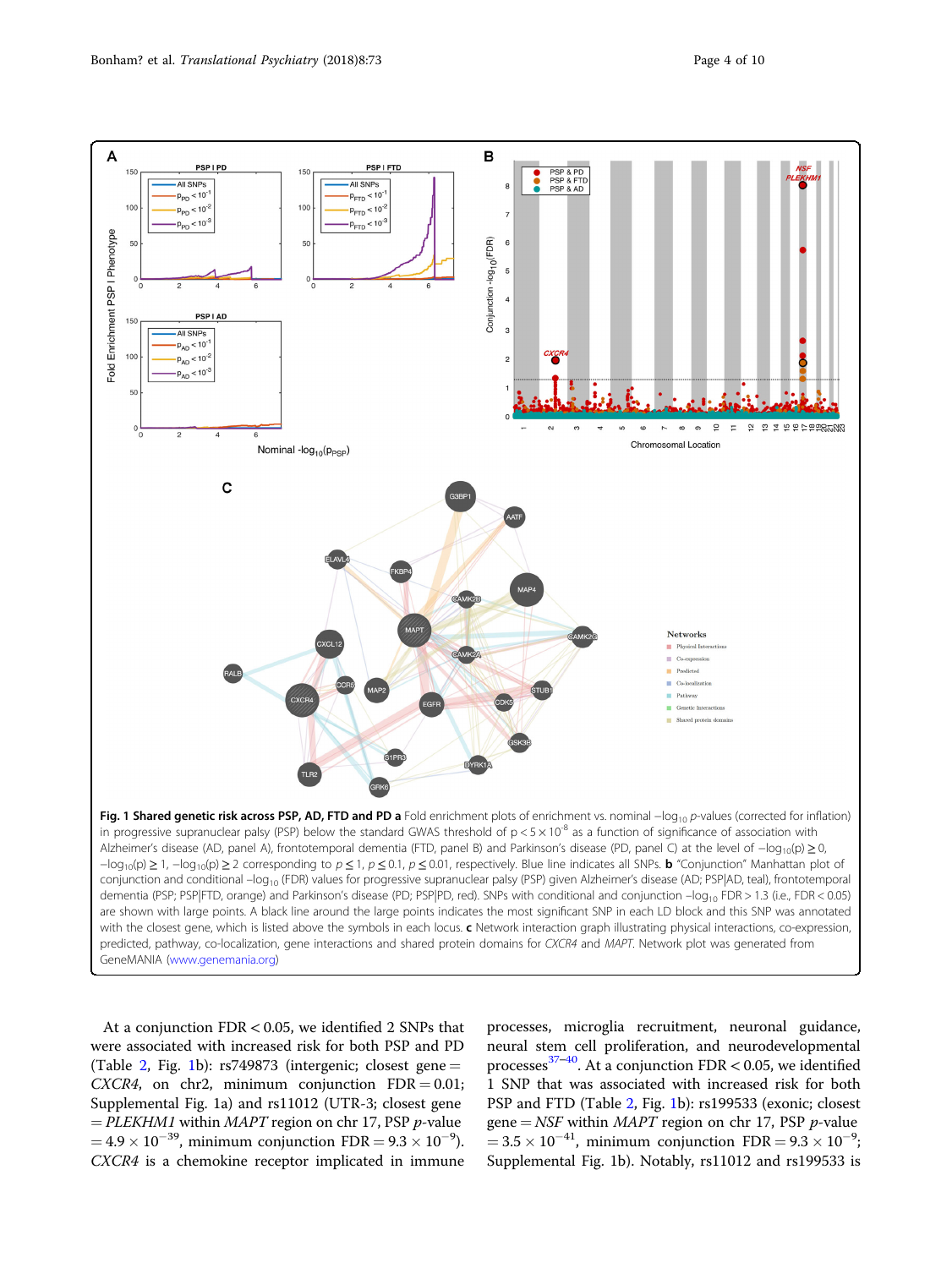| rsID                    | Gene | Chromosome Ref Allele Alt Allele Conjunction |                |                            | P-value  | Conjunction<br>Trait | PSP Raw<br>P-value | PD Raw P- FTD Raw<br>value | P-value  | AD Raw<br>P-value |
|-------------------------|------|----------------------------------------------|----------------|----------------------------|----------|----------------------|--------------------|----------------------------|----------|-------------------|
| rs749873 <i>CXCR4</i> 2 |      |                                              | $\overline{C}$ |                            | 0.01     | <b>PD</b>            | $1.32F - 04$       | $6.66F - 0.5$              | ΝA       | 0.48              |
| rs199533 NSF            |      | 17                                           | A              | $\mathcal{L}_{\mathsf{L}}$ | 9.27F-09 | <b>FTD</b>           | 3.52F-41           | 1.07F-15                   | 4.89F-05 | 0.01              |

<span id="page-4-0"></span>Table 2 Pleiotropy analysis results

Results from pleiotropy analyses are shown. For each SNP, the nearest gene, chromosome, reference allele, alternative allele, conjunction p-value, conjunction analysis, and raw p-value from each of the four available GWAS is provided



in strong linkage disequilibrium (LD) with SNP rs1800547, which tags the H1 haplotype of MAPT (rs11012 pairwise D' = 0.96,  $r^2 = 0.71$ ; rs199533 pairwise<br>D' – 1,  $r^2 = 0.94$ ). The H1 haplotype of *MAPT* has been  $D' = 1$ ,  $r^2 = 0.94$ ). The H1 haplotype of *MAPT* has been<br>implicated in risk for both PSP PD and  $FTD^{18,19}$  In implicated in risk for both PSP, PD, and  $FTD^{18,19}$ . In contrast to PSP and PD as well as PSP and FTD, we found no significant overlapping loci between PSP and AD.

# Expression quantitative trait loci (eQTL) and gene expression analyses

Consistent with our previous findings, rs749873 was associated with expression of MCM6 within the CXCR4 locus in human brains and with CXCR4 expression in whole blood<sup>[41](#page-8-0)</sup>. In the human CNS,  $rs749873$  modifies MCM6 expression in the tibial nerve $41$ . Interestingly, rs749873 is in high LD with rs2011946  $(r^2 = 0.91; D' = 1)$ ,<br>a SNP we previously reported to be shared across PSP and a SNP we previously reported to be shared across PSP and corticobasal degeneration  $(CBD)^{41}$ . As previously reported, rs199533 was significantly associated with MAPT expression in human brains  $(p = 2 \times 10^{-12})^{41}$  $(p = 2 \times 10^{-12})^{41}$  $(p = 2 \times 10^{-12})^{41}$ .

### Protein-protein and co-expression networks for MAPT and CXCR4

Using GeneMANIA, we examined the proteins that physically interact with and/or are co-expressed with MAPT or CXCR4 (Fig. [1c](#page-3-0)). As previously reported $41$ , CXCR4 demonstrated the strongest physical interaction with chemokine motif ligand 12 (CXCL12), toll-like receptor 2 (TLR2), Ras-related protein-B (RALB) and <sup>C</sup>–C chemokine receptor 5 (CCR5) (Fig. [1](#page-3-0)c) (Supplemental Table 1). CXCL12 is the ligand for CXCR $4^{42,43}$  $4^{42,43}$  $4^{42,43}$ . TLR2 encodes a toll-like receptor which is utilized by the innate immune system to detect pathogenic material—it is expressed on microglia as well as astrocytes and has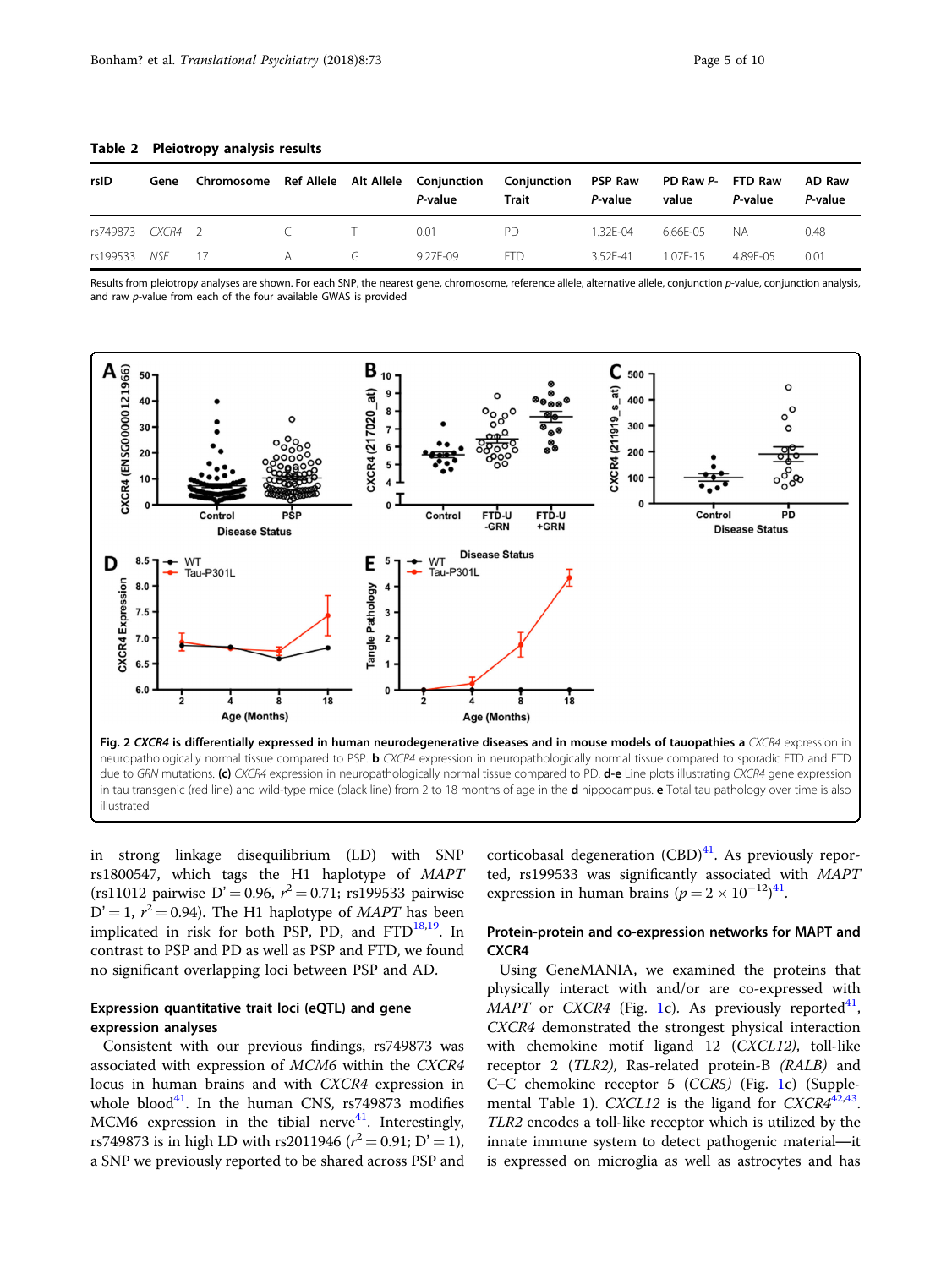|           | Diagnosis (Cohort)<br><b>Tissue Type</b> | <b>PSP</b>            |                       | $FTD + GRN$           | <b>FTD-GRN</b> | PD   |
|-----------|------------------------------------------|-----------------------|-----------------------|-----------------------|----------------|------|
|           |                                          | <b>CRBL</b>           | TC                    | FC, HIP, CRBL         | FC, HIP, CRBL  | SN   |
|           | $\mathsf{N}$                             | 84                    | 84                    | 7                     | 10             | 22   |
| Gene Name | CXCR4                                    | $6.31 \times 10^{-4}$ | $4.84 \times 10^{-4}$ | $1.86 \times 10^{-4}$ | 0.03           | 0.03 |
|           | CXCL12                                   | 0.03                  | $5.22 \times 10^{-4}$ | 0.86                  | 0.98           | 0.03 |
|           | RALB                                     | 0.17                  | 0.74                  | 0.78                  | 0.34           | 0.38 |
|           | TLR2                                     | 0.37                  | 0.23                  | $1.07 \times 10^{-3}$ | 0.02           | 0.85 |
|           | <b>MAPT</b>                              | 0.30                  | 0.22                  | 0.09                  | 0.38           | 0.45 |
|           | TMEM119                                  | 0.74                  | 0.39                  | N/A                   | N/A            | 0.27 |
|           | AlF1                                     | 0.08                  | 0.68                  | 0.12                  | 0.82           | 0.48 |

Table 3 Gene expression analysis in PSP, PD, and FTD brains

CRBL cerebellum, TC temporal cortex, SN substantia nigra, FC frontal cortex, HIP hippocampus<br>P-values from the gene expression analyses in pathologically confirmed cases are shown. When multiple probes were available for e probe sorted by numerical order is provided. When multiple regions were used in an analysis, brain region was included as a covariate. For additional details on the probes and effect sizes, please see the Supplemental Material. FTD + GRN—frontotemporal dementia caused by granulin mutations. FTD-GRN—sporadic frontotemporal dementia

been proposed as an inhibitor of neural progenitor cell proliferation<sup>[44](#page-8-0)</sup>. RALB is a small GTPase protein that interacts with CXCL12 and is implicated in B-cell migration<sup>45</sup>. CCR5 is a chemokine structurally related to CXCR4 and modulates the migration of microglia and blood brain barrier integrity $46,47$  $46,47$ .

We found that MAPT showed robust physical interactions with FKBP4 and STUB1 (Fig. [1c](#page-3-0); Supplemental Table 1). FKBP4 (also known as FKBP52) is a peptidylprolyl isomerase which is involved in dynein interaction and glucocorticoid receptor movement to the nucleus $48$ . STUB1 is a ubiquitin ligase with diverse functions that has been implicated in  $AD<sup>49</sup>$  $AD<sup>49</sup>$  $AD<sup>49</sup>$ .

# CXCR4 gene expression alterations in PSP, PD, and other neurodegenerative disease brains

We next sought to determine whether CXCR4 is differentially expressed in PSP, PD, and FTD brains. We included FTD brain tissues in our analyses because no SNP data for rs749873 was available for primary pleiotropy analysis in FTD, leaving open the possibility that CXCR4 expression may be altered in FTD. Compared with control brains, we found that CXCR4 was significantly upregulated in brains with a neuropathological diagnosis of PSP and FTD, especially within the cerebellum and hippocampus (Figs. [2](#page-4-0)a, b, Table 3). Further, we found CXCR4 was also significantly upregulated in PD cases (Fig. [2](#page-4-0)c; Table 3). We also evaluated expression levels in PSP, FTD, and PD brains of the four genes that showed strong physical interactions with CXCR4 in our network analyses (CXCL12, TLR2, RALB and CCR5; weighted connection with CXCR4 > 0.25, see above). We found that CXCL12 expression was significantly dysregulated in PSP, and PD, but not in FTD (Table 3). TLR2 levels were significantly altered specifically in FTD. Of note, CCR5 levels were not available for analysis. Neither MAPT or RALB expression was significantly altered in PSP, FTD or PD brains relative to controls (Table 3). Thus, our data suggest that expression of CXCR4 and functionally associated genes are significantly altered in regions of the brain susceptible to different forms of neurodegenerative disease pathology.

Given the role of CXCR4 in astroglial signaling and microglial activation<sup>50</sup>, we asked whether the observed upregulation of CXCR4 in neurodegenerative disease was driven by proliferation and activation of microglia in response to neurodegenerative pathology. To assess this, we evaluated whether commonly used markers of microglial activation, namely TMEM119 and AIF1<sup>[51,52](#page-8-0)</sup>, are also upregulated across neurodegenerative diseases. Unlike CXCR4, across all evaluated brain regions within PSP, FTD, and PD brains, we found no evidence for altered TMEM119 and AIF1 expression (Table 3).

We next examined whether CXCR4 and AIF1 or TMEM119 were significantly correlated in PSP, FTD, or PD brains. We observed a significant correlation between  $CXCR4$  and  $AIF1$  in FTD brains (combined FTD-GRN + and FTD-GRN-:  $r^2 = 0.35$  and  $p < 1 \times 10^{-4}$ ). As indicated<br>in Table 3, *TMFM119* was not available within the FTD in Table 3, TMEM119 was not available within the FTD dataset. In PSP brains, we found a marginally significant correlation between CXCR4 and TMEM119 (PSP AIF1:  $r^2$ <br>- 5.7  $\times$  10<sup>-4</sup> and n – 0.83; PSP TMEM119;  $r^2$  – 0.05 and  $= 5.7 \times 10^{-4}$  and  $p = 0.83$ ; PSP *TMEM119*:  $r^2 = 0.05$  and  $p = 0.05$ ) However *CYCPA* and *AIE1* or *TMEM119* were  $p = 0.05$ ). However, CXCR4 and AIF1 or TMEM119 were not correlated in PD brains  $(AIF: r^2 = 9.15 \times 10^{-5}$  and p<br>= 0.96, and *TMEM119*:  $r^2 = 0.10$  and p = 0.10). Thus  $= 0.96$  and *TMEM119*:  $r^2 = 0.10$  and  $p = 0.10$ ). Thus,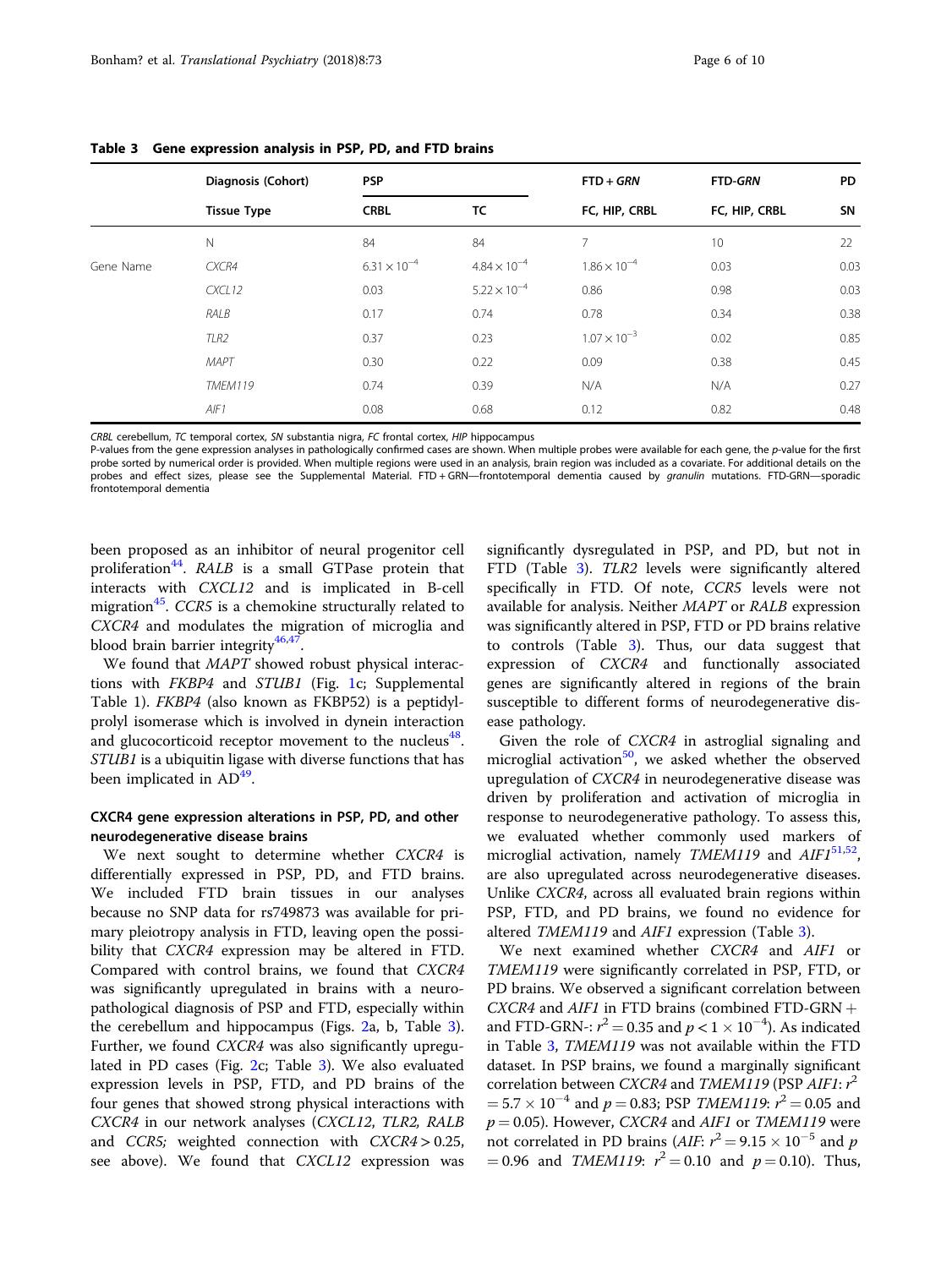these findings provide evidence suggesting that CXCR4 could contribute to neurodegeneration through microglial activation as well as pathways beyond microglial dysfunction.

# CXCR4 expression is elevated in tau transgenic mouse model

To assess whether CXCR4 expression is associated with NFT pathology, we examined CXCR4 expression in brains from a transgenic mouse model of tau aggregation (Tau-P301L transgenic mice). Tau-P301L mice develop NFT pathology in the hippocampus and neocortical regions by 6 months of age, while the cerebellum fails to develop NFT pathology<sup>36,53</sup>. CXCR4 expression was significantly elevated in the hippocampus ( $F = 10.3$ ,  $p = 0.0023$ ) in Tau-P301L mice compared with wild-type mice (Fig. [2](#page-4-0)d). In contrast, within the cerebellum ( $F = 0.001$ ,  $p = 0.98$ ) and cortex ( $F = 1.06$ ,  $p = 0.308$ ), we found no difference in CXCR4 expression between the Tau-P301L and wildtype mice across any of the time points. MAPT expression, however, was not significantly altered in Tau-P301L mice compared with wild-type in both the hippocampus and cerebellum (Supplemental Fig. 2).

We additionally assessed expression levels of the four genes (CXCL12, TLR2, RALB and CCR5) that showed strong physical interactions with CXCR4 in our network analyses (see Fig. [1](#page-3-0)c). Within the hippocampus and cortex, TLR2 was significantly elevated over time ( $F = 7.07$ ,  $p$ )  $= 1.35 \times 10^{-7}$  and  $F = 2.9$ ,  $p = 8.19 \times 10^{-6}$ , respectively) and CCR5 expression was significantly decreased over time  $(F = 0.3, p = 0.002)$  in Tau-P301L mice but not in wild-type mice. Expression of CXCL12 ( $F = 0.19$ ,  $p =$ 0.06) and *RALB* ( $F = 0.02$ ,  $p = 0.09$ ) were not significantly altered in Tau-P301L mice (Supplemental Figs. 3–6). Within the cerebellum, which remains free of tau aggregates, we found no evidence for gene expression alterations in CXCL12, TLR2, RALB, and CCR5 in Tau-P301L mice compared with wild-type mice. Thus, expression of CXCR4 and functionally associated genes is significantly altered in regions of the mouse brain that accumulate NFTs most robustly.

Finally, we evaluated whether TMEM119 and AIF1 expression is associated with CXCR4 expression and significantly elevated within the hippocampus. Across all evaluated time points (2, 4, 6, and 18 months) and within wild-type and Tau-P301L transgenic mice, we found that TMEM119 and AIF1 levels were significantly correlated with *CXCR4* expression specifically within the hippocampus (Supplemental Results). Similarly, predominantly within the hippocampus, we found that TMEM119 and AIF1 expression was elevated over time in Tau-P301L mice compared with wild-type mice (Supplemental Results). Evaluating CXCR4 associated genes, we found a strong association between microglia and inflammation related TLR2 and CCR5 expression and TMEM119 and AIF1 expression, within the hippocampus, cortex and cerebellum (Supplemental Results). In contrast, we found no correlation between levels of CXCL12 and RALB with TMEM119 or AIF1 (Supplemental Results). Together, these findings suggest that innate immune system signaling and microglial activation markers are associated with neurodegeneration and tauopathy.

# **Discussion**

We identified CXCR4 as a novel locus associated with increased risk for both PSP and PD. Building on extensive prior work, we also confirmed the role of variants within MAPT in driving PSP, PD, and FTD risk. We found that CXCR4 and functionally associated genes exhibit altered expression across a number of neurodegenerative diseases. In a mouse model of tauopathy, CXCR4 and functionally associated genes were altered in the presence of tau pathology. Together, our findings suggest that alterations in expression of CXCR4 and associated microglial genes may contribute to age-associated neurodegeneration.

Utilizing GWAS summary statistics from multiple neurodegenerative diseases, our results suggest that shared genetic risk factors may underlie the pathobiological processes occurring in PSP and PD. We found up to a 150-fold enrichment in PSP as a function of FTD, lower enrichment in PD, and no enrichment in AD. These findings were unexpected given the established role of the MAPT H1 haplotype in  $AD^{26}$ . Despite the lack of strong genetic association across these three neurodegenerative diseases, we found that CXCR4 expression was altered in brains that are pathologically confirmed for PSP, PD, and FTD. Thus, these findings support our hypothesis that these three neurodegenerative disorders share common pathobiological pathways.

CXCR4 is a chemokine receptor protein with broad regulatory functions in the immune system and neurodevelopment $39,40,43,54-56$  $39,40,43,54-56$  $39,40,43,54-56$  $39,40,43,54-56$  $39,40,43,54-56$  $39,40,43,54-56$  $39,40,43,54-56$  $39,40,43,54-56$  $39,40,43,54-56$ . CXCR4 has been shown to regulate neuronal guidance and apoptosis through astroglial signaling and microglial activation<sup>[50](#page-8-0)</sup>. Furthermore, it has been shown that CXCR4 is involved in cell cycle regulation through p53 and  $Rb^{57,58}$  $Rb^{57,58}$  $Rb^{57,58}$ . Importantly, small molecular agonists and antagonists to CXCR4 have been described<sup>59</sup>. AMD3100 is an FDA-approved CXCR4 antagonist and a CXCR7 agonist that is commonly used to enhance hematopoietic stem cell proliferation<sup>60</sup>.

Using a bioinformatics approach, we identified four genes, namely CXCL12, TLR2, RALB and CCR5 that showed a strong association with CXCR4. We additionally found that expression of CXCR4 and functionally associated genes were altered in multiple neurodegenerative diseases and associated with hippocampal tau pathology in transgenic mouse models. These findings suggest that a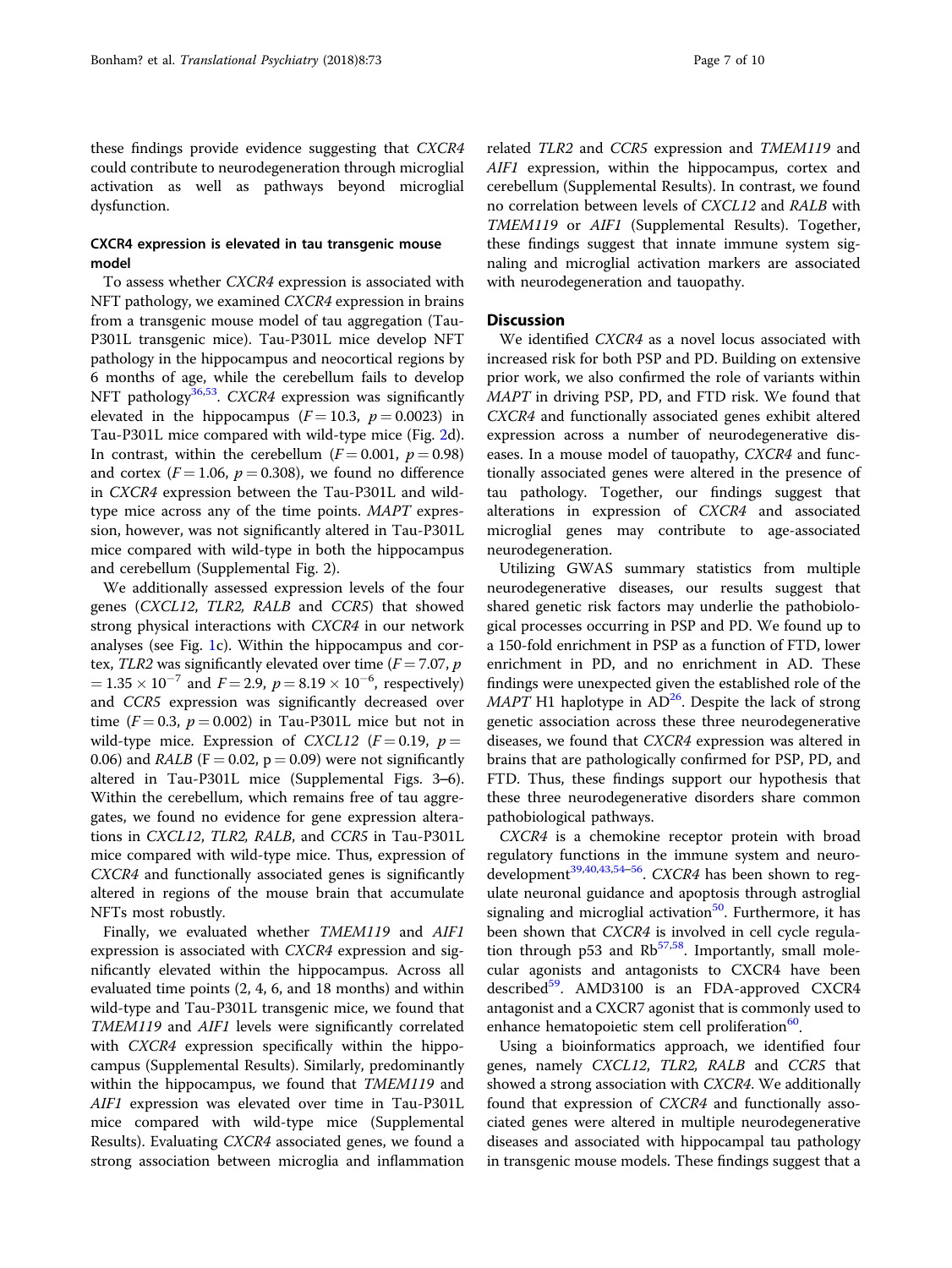<span id="page-7-0"></span>network of CXCR4 and associated genes may act in concert to influence neurodegeneration.

Given that PSP, PD, and FTD are neuropathologically characterized by degeneration in the midbrain, cerebellum, and (to a lesser extent) neocortical regions $1,2,61$  $1,2,61$ , our findings may suggest that subtle alterations of CXCR4 and MAPT may predispose to regionally specific brain degeneration in later life. Though we found no evidence of altered expression of known microglial markers within human neurodegenerative brains, we found that CXCR4 expression was significantly upregulated in PSP, FTD, and PD brains. Furthermore, within the tauopathy mouse model, we found a strong association between CXCR4 and TMEM119 and AIF1 within the hippocampus. Additionally, across all evaluated regions, we found a strong relationship between microglia and inflammation related genes, namely CCR5 and TLR2 expression and TMEM119 and AIF1 expression. Finally, expression of TMEM119 and AIF1 was markedly elevated predominantly within the hippocampus in Tau-P301L mouse model expression data. Thus, results from the Tau-P301L mouse model data suggest that upregulated CXCR4 expression observed during age-associated neurodegeneration may be related to inflammatory mechanisms.

Our study benefits from its use of multiple wellvalidated GWAS datasets and its integration of multiple information modalities ranging from population level genetic data to RNA expression in mouse models of tauopathy. Our study used GWAS data composed of common SNPs and thereby cannot inform the potential role that rare variation may play as a risk factor for PSP, PD, and FTD. A limitation of our study is that we do not have records indicating which GWAS SNPs were directly genotyped vs. imputed, limiting our ability to assess the quality of SNP ascertainment in our cohorts. Further, while we demonstrated that rs749873 modified CXCR4 expression in human blood, we were unable to test for an eQTL in a large dataset of control human brains. Given differences in sample size between the two tissue types, this could be a function of statistical power. Indeed, previous work has shown that many eQTLs are shared across tissues and that ability to detect an eQTL varies with sample size $30$ .

In conclusion, by integrating large neurodegenerative GWAS data with gene expression data from neurodegenerative diseases and transgenic mouse models, our multi-modal findings indicate that CXCR4 is associated with PSP and PD neurodegeneration. Clinically, our results provide additional evidence that immune and microglial dysfunction contribute to the pathophysiology in PSP, PD, and FTD. These findings have important implications for future work focused on monitoring microglial activation as a marker of disease progression and on developing anti-inflammatory therapies to modify disease outcomes in patients with neurodegenerative diseases.

#### Acknowledgements

We thank the International FTD-GWAS Consortium (IFGC), International Parkinson's Disease Genomic Consortium (IPDGC) and International Genomics of Alzheimer's Project (IGAP) for providing summary statistics data for these analyses. Further acknowledgments for IFGC, IPDGC and IGAP are found in the Supplemental material. This research was supported by grants from the National Institutes of Health (NIH-AG046374 [CMK] and K01 AG049152 [JSY]), Larry J. Hillblom Foundation (2016-A-005-SUP [JSY]), Research Council of Norway (#213837, #225989, #223273, and #237250/EU JPND [OAA]), South East Norway Health Authority (2013-123), Norwegian Health Association, the Radiological Society of North America (RMS1741 [LWB]) (RSD), ASNR Foundation AD Imaging Award (RSD), National Alzheimer's Coordinating Center (NACC) Junior Investigator (JI) Award (RSD), the Tau Consortium (JSY), and Alzheimer's Society grant 284 (RF).

#### Author details

<sup>1</sup>Department of Neurology, Memory and Aging Center, University of California, San Francisco, San Francisco, CA, USA. <sup>2</sup>Department of Psychiatry, Washington University, St. Louis, MO, USA. <sup>3</sup> Department of Cognitive Sciences, University of California, San DiegoLa Jolla, CA, USA. <sup>4</sup>Department of Radiology and Biomedical Imaging, Neuroradiology Section, University of California, San Francisco, San Francisco, CA, USA. <sup>5</sup>NORMENT; Institute of Clinical Medicine, University of Oslo and Division of Mental Health and Addiction, Oslo University Hospital, Oslo, Norway. <sup>6</sup>Department of Molecular Neuroscience, Institute of Neurology, UCL, London, UK. <sup>7</sup> Department of Internal Medicine, Laboratory of Neurogenetics, Texas Tech University Health Science Center, Lubbock, TX, USA. 8 Department of Translational Neurodegeneration, German Center for Neurodegenerative Diseases (DZNE), Munich, Germany. <sup>9</sup>Department of Neurology, Technical University of Munich; Munich Cluster for Systems Neurology SyNergy, Munich, Germany. <sup>10</sup>Institut for Humangenetik, Justus-Liebig-Universität, Giessen, Germany. <sup>11</sup>Department of Pathology and Laboratory Medicine, University of Pennsylvania Perelman School of Medicine, Philadelphia, PA, USA. <sup>12</sup>Department of Neurosciences and Radiology, University of California, San DiegoLa Jolla, CA, USA

#### Competing interests

The authors declare that they have no competing financial interests

#### Publisher's note

Springer Nature remains neutral with regard to jurisdictional claims in published maps and institutional affiliations.

The online version of this article ([10.1038/s41398-017-0049-7\)](https://doi.org/10.1038/s41398-017-0049-7) contains supplementary material.

Received: 18 August 2017 Accepted: 13 September 2017

#### References

- 1. Dickson, D. W., Rademakers, R. & Hutton, M. L. Progressive supranuclear palsy: pathology and genetics. Brain. Pathol. 17, 74-82 (2007).
- 2. Kovacs, G. G. Invited review: Neuropathology of tauopathies: Principles and practice. Neuropathol. Appl. Neurobiol. 41, 3–23 (2015).
- 3. Boxer, A. L. et al New diagnostics and therapeutics for progressive supranuclear palsy. Lancet Neurol. 16, 552–563, [https://doi.org/10.1016/S1474-4422](https://doi.org/10.1016/S1474-4422(17)30157-6) [\(17\)30157-6](https://doi.org/10.1016/S1474-4422(17)30157-6) (2017).
- 4. Bang, J., Spina, S. & Miller, B. L. Frontotemporal dementia. Lancet 386, 1672–1682 (2015).
- 5. Dubois, B. et al. Research criteria for the diagnosis of Alzheimer's disease: revising the NINCDS-ADRDA criteria. Lancet Neurol. 6, 734-746 (2007).
- 6. Hyman, B. T. et al. National Insitute on Aging- Alzheimer's Association guidelines for the neuropathologic assessment of Alzheimer's disease. Alzheimer's Dement **8**, 1-13 (2013).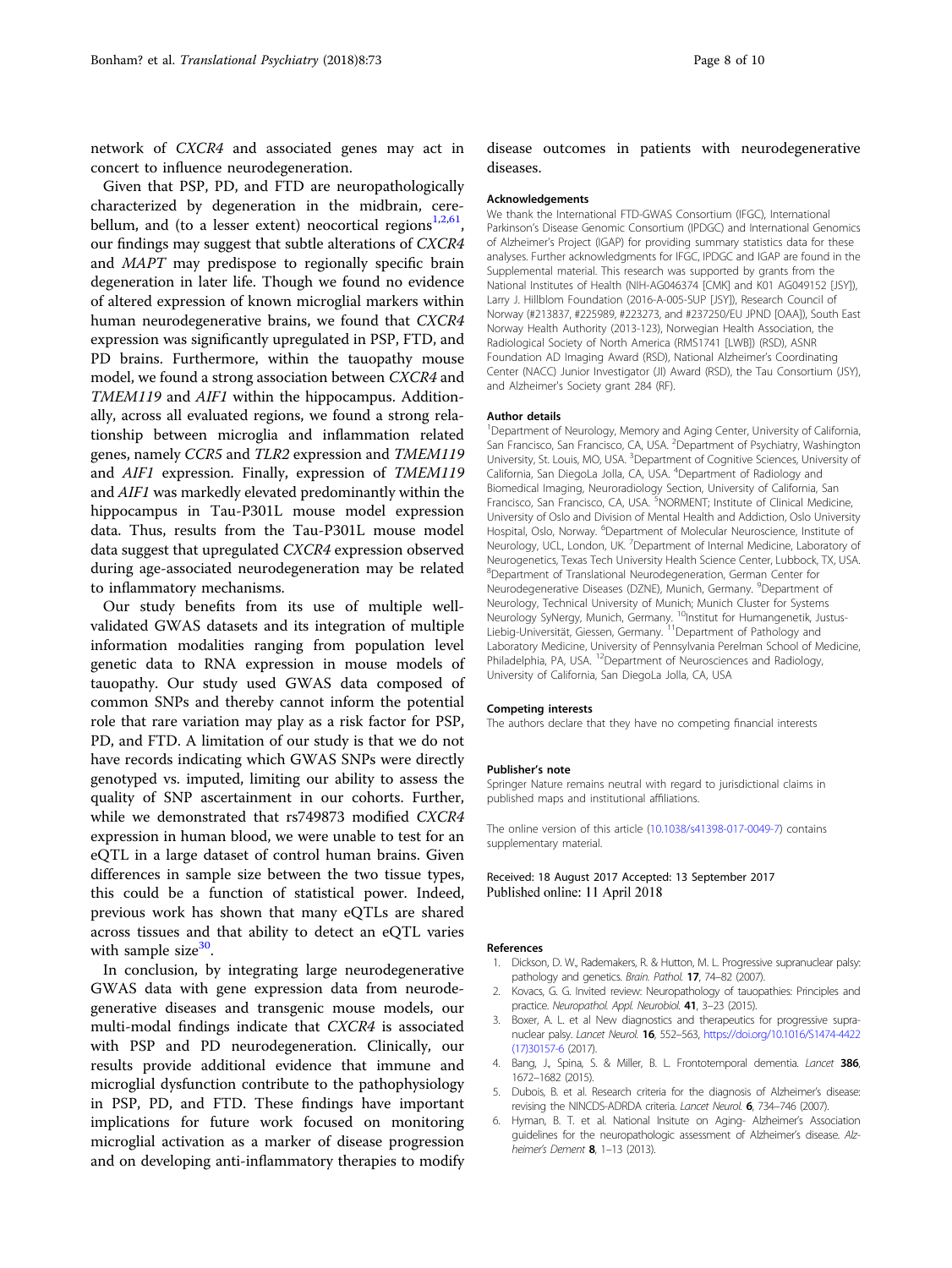- <span id="page-8-0"></span>Irwin, D. J., Lee, V. M.-Y. M.-Y. & Trojanowski, J. Q. Parkinson's disease dementia: convergence of α-synuclein, tau and amyloid-β pathologies. Nat. Rev. Neurosci. 14, 626–636 (2013).
- 9. Nalls, M. A. et al. Imputation of sequence variants for identification of genetic risks for Parkinson's disease: A meta-analysis of genome-wide association studies. Lancet 377, 641-649 (2011).
- 10. Bronner I. F. et al. Comprehensive mRNA expression profiling distinguishes tauopathies and identifies shared molecular pathways. PLoS ONE 4, (2009). <https://doi.org/10.1371/journal.pone.0006826>.
- 11. Ahmed, R. M. et al. Neuronal network disintegration: common pathways linking neurodegenerative diseases. J. Neurol. Neurosurg. Psychiatr. 87. 1234–1241, <https://doi.org/10.1136/jnnp-2014-308350> (2016).
- 12. Moussaud, S. et al. Alpha-synuclein and tau: teammates in neurodegeneration? Mol. Neurodegener. 9, 43 (2014).
- 13. Hauser, M. A. et al. Expression profiling of substantia nigra in Parkinson disease, progressive supranuclear palsy, and frontotemporal dementia with parkinsonism. Arch. Neurol. 62, 917-921 (2005).
- 14. Allen, M. et al. Association of MAPT haplotypes with Alzheimer's disease risk and MAPT brain gene expression levels. Alzheimers Res. Ther. 6, 39 (2014).
- 15. Verpillat, P. et al. Association between the extended tau haplotype and frontotemporal dementia. Arch. Neurol. 59, 935–939 (2002).
- 16. Baker, M. et al. Association of an extended haplotype in the tau gene with progressive supranuclear palsy. Hum. Mol. Genet. 8, 711-715 (1999).
- 17. Zabetian, C. P. et al. Association analysis of MAPT H1 haplotype and subhaplotypes in Parkinson's disease. Ann. Neurol. 62, 137-144 (2007).
- 18. Höglinger, G. U. et al. Identification of common variants influencing risk of the tauopathy progressive supranuclear palsy. Nat. Genet. 43, 699-705 (2011).
- 19. Ferrari, R. et al Genetic architecture of sporadic frontotemporal dementia and overlap with Alzheimer's and Parkinson's diseases. J. Neurol. Neurosurg. Psychiatr. 88, 152–164, <https://doi.org/10.1136/jnnp-2016-314411> (2016).
- 20. Desikan, R. S. et al. Polygenic Overlap Between C-Reactive Protein, Plasma Lipids, and Alzheimer Disease. Circulation 131, 2061–2069 (2015).
- 21. Yokoyama, J. S. et al. Association Between Genetic Traits for Immune-Mediated Diseases and Alzheimer Disease. JAMA Neurol. 94158, 1-7 (2016).
- 22. Andreassen, O. A. et al. Improved detection of common variants associated with schizophrenia by leveraging pleiotropy with cardiovascular-disease risk factors. Am. J. Hum. Genet. 92, 197–209 (2013).
- 23. Andreassen, O. A. et al Improved detection of common variants associated with schizophrenia and bipolar disorder using pleiotropy-informed conditional false discovery rate. PLoS. Genet. 9, e1003455 (2013).
- 24. Hauw, J. J. et al. Preliminary NINDS neuropathologic criteria for Steele-Richardson-Olszewski syndrome (progressive supranuclear palsy). Neurology 44, 2015–2019 (1994).
- 25. Ferrari, R. et al. Frontotemporal dementia and its subtypes: A genome-wide association study. Lancet Neurol. 13, 686-699 (2014).
- 26. Lambert, J. C. et al. Meta-analysis of 74,046 individuals identifies 11 new susceptibility loci for Alzheimer's disease. Nat. Genet. 45, 1452-1458 (2013).
- 27. Devlin, B. & Roeder, K. Genomic control for association studies. Biometrics 55, 997–1004 (1999).
- 28. Desikan, R. S. et al. Genetic overlap between Alzheimer's disease and Parkinson's disease at the MAPT locus. Mol. Psychiatry 12, 1-8, [https://doi.org/](https://doi.org/10.1038/mp.2015.6) [10.1038/mp.2015.6](https://doi.org/10.1038/mp.2015.6) (2015).
- 29. Ramasamy, A. et al. Genetic variability in the regulation of gene expression in ten regions of the human brain. Nat. Neurosci. 17, 1418-1428 (2014).
- 30. The GTEx Consortium. The Genotype-Tissue Expression (GTEx) pilot analysis: Multitissue gene regulation in humans. Science (80-) 348, 648-660 (2015).
- 31. Westra, H.-J. et al. Systematic identification of trans eQTLs as putative drivers of known disease associations. Nat. Genet. **45**, 1238–1243 (2013).
- 32. Warde-Farley D. et al. The GeneMANIA prediction server: Biological network integration for gene prioritization and predicting gene function. Nucleic Acids Res 38, (2010) <https://doi.org/10.1093/nar/gkq537>.
- 33. Mostafavi, S., Ray, D., Warde-Farley, D., Grouios, C. & Morris, Q. GeneMANIA: a real-time multiple association network integration algorithm for predicting gene function. Genome Biol. 9, S4 (2008). Suppl 1.
- 34. Chen-Plotkin, A. S. et al. Variations in the progranulin gene affect global gene expression in frontotemporal lobar degeneration. Hum. Mol. Genet. 17, 1349–1362 (2008).
- 35. Lesnick, T. G. et al. A genomic pathway approach to a complex disease: Axon guidance and Parkinson disease. PLoS. Genet. 3, 0984-0995 (2007).
- 36. Matarin, M. et al. A Genome-wide Gene-Expression Analysis and Database in Transgenic Mice during Development of Amyloid or Tau Pathology. Cell. Rep. 10, 633–644 (2015).
- 37. Arnò, B. et al. Neural progenitor cells orchestrate microglia migration and positioning into the developing cortex. Nat. Commun. 5, 5611 (2014).
- 38. Albright, A. V. et al. Microglia express CCR5, CXCR4, and CCR3, but of these, CCR5 is the principal coreceptor for human immunodeficiency virus type 1 dementia isolates. J. Virol. 73, 205–213 (1999).
- 39. Zou, Y. R., Kottmann, aH., Kuroda, M., Taniuchi, I. & Littman, D. R. Function of the chemokine receptor CXCR4 in haematopoiesis and in cerebellar development. Nature 393, 595–599 (1998).
- 40. Lu, M., Grove, E. A. & Miller, R. J. Abnormal development of the hippocampal dentate gyrus in mice lacking the CXCR4 chemokine receptor. Proc. Natl. Acad. Sci. USA 99, 7090-7095 (2002).
- 41. Yokoyama, J. S. et al. Shared genetic risk between corticobasal degeneration, progressive supranuclear palsy, and frontotemporal dementia. Acta Neuropathol. 99(10), 1-13, <https://doi.org/10.1073/pnas.092013799> (2017)
- 42. Yang, S. et al. Cxcl12/Cxcr4 signaling controls the migration and process orientation of A9-A10 dopaminergic neurons. Development 140, 4554-4564 (2013).
- 43. Kokovay, E. et al. Adult SVZ Lineage Cells Home to and Leave the Vascular Niche via Differential Responses to SDF1/CXCR4 Signaling. Cell. Stem. Cell. 7, 163–173 (2017).
- 44. Hanke, M. L. & Kielian, T. Toll-like receptors in health and disease in the brain: mechanisms and therapeutic potential. Clin. Sci. 121, 367-387 (2011).
- 45. de Gorter, D. J. J. et al. The small GTPase Ral mediates SDF-1-induced migration of B cells and multiple myeloma cells. Blood 111, 3364–3372 (2008).
- Carbonell, W. S., Murase, S. S.-I., Horwitz, A. A. F. & Mandell, J. W. J. Migration of perilesional microglia after focal brain injury and modulation by CC chemokine receptor 5: an in situ time-lapse confocal imaging study. J. Neurosci. 25, 7040–7047 (2005).
- 47. Alkhatib, G. The biology of CCR5 and CXCR4. Curr. Opin. HIV AIDS 4, 96-103  $(2009)$
- 48. Galigniana, M. D., Radanyi, C., Renoir, J. M., Housley, P. R. & Pratt, W. B. Evidence that the Peptidylprolyl Isomerase Domain of the hsp90-binding Immunophilin FKBP52 is Involved in Both Dynein Interaction and Glucocorticoid Receptor Movement to the Nucleus. J. Biol. Chem. 276, 14884–14889 (2001).
- 49. Tsvetkov, P., Adamovich, Y., Elliott, E. & Shaul, Y. E3 ligase STUB1/CHIP regulates NAD(P)H:quinone oxidoreductase 1 (NQO1) accumulation in aged brain, a process impaired in certain Alzheimer disease patients. J. Biol. Chem. 286, 8839–8845 (2011).
- 50. Bezzi, P. et al. CXCR4-activated astrocyte glutamate release via TNFalpha: amplification by microglia triggers neurotoxicity. Nat. Neurosci. 4, 702-710 (2001).
- 51. Bennett, M. L. et al New tools for studying microglia in the mouse and human CNS. Proc. Natl. Acad. Sci. 113, E1738–E1746 (2016).
- 52. Karch, C. M. et al. Expression of Novel Alzheimer's Disease Risk Genes in Control and Alzheimer's Disease Brains. PLoS ONE 7, (2012). [https://doi.org/](https://doi.org/10.1371/journal.pone.0050976) [10.1371/journal.pone.0050976](https://doi.org/10.1371/journal.pone.0050976).
- 53. Lewis, J. et al. Neurofibrillary tangles, amyotrophy and progressive motor disturbance in mice expressing mutant (P301L) tau protein. Nat. Genet. 25, 402–405 (2000).
- 54. Borrell, V. & Marín, O. Meninges control tangential migration of hem-derived Cajal-Retzius cells via CXCL12/CXCR4 signaling. Nat. Neurosci. 9, 1284–1293  $(2006)$
- Klein, R. S. & Rubin, J. B. Immune and nervous system CXCL12 and CXCR4: parallel roles in patterning and plasticity. Trends Immunol. 25, 306–314 (2004).
- 56. Wong, M., Xin, W. & Duman, R. S. Rat LCR1: cloning and cellular distribution of a putative chemokine receptor in brain. Mol. Psychiatr. 1, 133–140 (1996).
- 57. Khan, M. Z. et al. The chemokine CXCL12 promotes survival of postmitotic neurons by regulating Rb protein. Cell. Death. Differ. 15, 1663–1672 (2008).
- 58. Khan, M. Z. et al. The chemokine receptor CXCR4 regulates cell-cycle proteins in neurons. J. Neurovirol. 9, 300–314 (2003).
- 59. Mishra, S. K., Tawani, A., Mishra, A. & Kumar, A. G4IPDB: A database for Gquadruplex structure forming nucleic acid interacting proteins. Sci. Rep. 6, 38144 (2016).
- 60. Kalatskaya, I. et al. AMD3100 Is a CXCR7 Ligand with Allosteric Agonist Properties. Mol. Pharmacol. 75, 1240-1247 (2009).
- 61. Wu, T. & Hallett, M. The cerebellum in Parkinson's disease. Brain 136, 696–709 (2013).